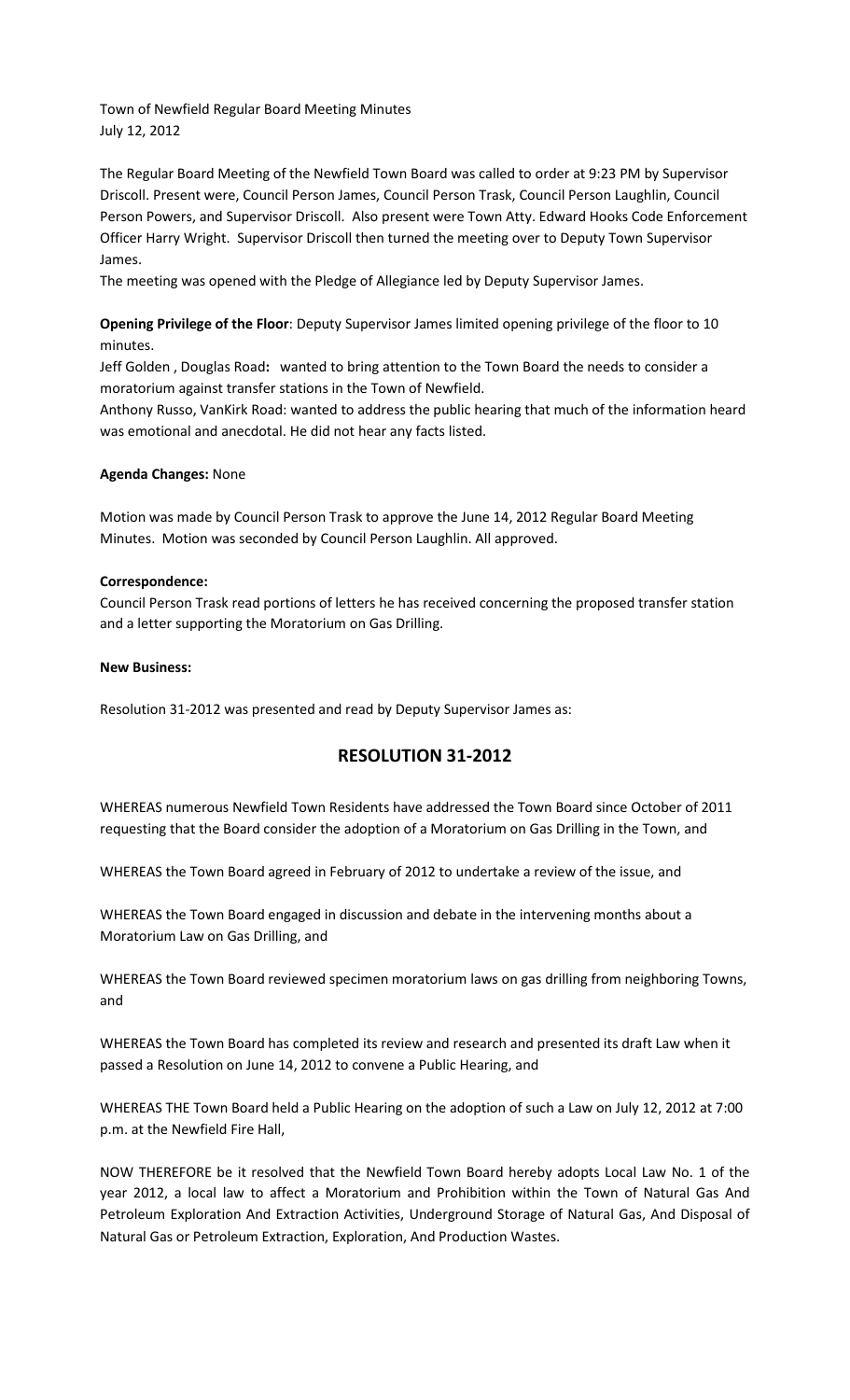A motion of approve Resolution 31-2012 was offered by Council Person Powers and seconded by Supervisor Driscoll.

Council Person Laughlin asked to make a motion to table it, after everything that was said by the residents, she feels she needs to think about it more. Council Person Trask seconded Council Person Laughlin's motion to table.

Vote to table to motion: Council Person Trask: AYE, Council Person Laughlin: AYE, Council Person Powers: NAYE, Deputy Supervisor James: NAYE, Supervisor Driscoll: NAYE. Motion Failed. Statements from Board Members:

Council Person Powers read a statement she prepared: Newfield residents place great value in the quality of their environment and natural beauty of the Newfield landscape. Over the past six months Newfield residents have come to the Newfield Town Board and voiced their concern of the many impacts that Natural Gas Drilling will have on their community. She remarked how residents have spoken with passion of moving to Newfield because it offered them moral character that they sought for themselves and their families. Many had spoken about their leaving more urban and industrial areas to move to a place that is more environmentally friendly. Others who have spoken have lived in Newfield for a long time. Many of these residents have chosen to stay in Newfield because they love the small town atmosphere. They stay because they know their neighbors, and they feel part of a community. Others who have spoken feel that gas extraction would be a good thing for Newfield. They feel gas drilling would bring needed economic benefits to the Town. Many of these residents are large land owners who are struggling to keep afloat. They feel that gas extraction would give them the added income they need to continue to be able to farm their land, and the life they cherish. The life they have sacrificed for and worked long and hours for to maintain. As seen at the Public Hearing, high volume horizontal hydrofracking is a highly contentious issue. There is no right or wrong to this issue. Each opinion voiced at this meeting and previous meetings have its merit. Each statement is right for the person passionate enough to speak on the subject. She has attended many informational presentations concerning this issue. She feels like she has spent the past year doing nothing but researching the dangers and benefits of hydrofracking. She has come away from the presentations with good information both for and against drilling. The most important thing she has learned this past year is that the Towns must prepare themselves for both the positive and the negative impacts. If high volume hydrofracking is coming to Newfield, we need to be sure our town is prepared. This preparation will take time and knowledge, it is the responsibility of the Town Board and the residents of this community to do everything in its power ensure the safety and wellbeing of our neighbors. We must be sure the qualities of life of the residents of our town remain as it is at present. We must be sure we protect our water and air quality, we must be sure that our roads and bridges remain in good repair. We need to identify our critical environmental areas, make sure our town is prepared for increased population. We must make sure our emergency personnel are prepared for the possibility of increased numbers of emergencies. If this moratorium were to become law, the Town will have one year to get it right. We have a choice, we can pit neighbor against neighbor and complain about this or that, or we can understand that we have all been friends and neighbors. We can understand that our differences of opinions about this moratorium have not changed who we are; we are still the neighbors were a year ago.

Council Person Trask spoke next: He commented that there were a lot of faces in the audience that he has never met before. He has lived in Newfield his entire life; he has a lot invested in Newfield, he works in the City of Ithaca as firemen, and is a farmer as well. He knows the ins and outs of gas drilling. He has been involved in it for several years, going to Pennsylvania, and he understands the hazardous materials aspect of it. But that does not make him an authority on gas drilling. But he feels he knows more about it than some and not as much as others. He ran on a platform as a pro gas person, and he would like to see gas develop in the town of Newfield. He would like to see it done responsibly, that has not changed. He knows he is not going to make some friends by saying that, but he feels he needs to stand up for what he believes in. And he does believe if done correctly gas could make some money for this town. It is not about making the money or himself personally saving his farm. He believes in good stewardship of the ground. He believes in everyone concerns, and he agrees with a lot of them. He also agrees with the pro gas residents. He is not a big proponent of the moratorium, as he believes it is a one sided view in his opinion. It was developed by an attorney who is anti-gas, and then brought forth by another attorney who was supposedly neutral, but he feels he was not. He feels the Town Board as a whole did its home work, he does not feel the Board represented community fairly. He believes the Town Board should have offered another opportunity for pro gas people and the Town Board to listen. He feels the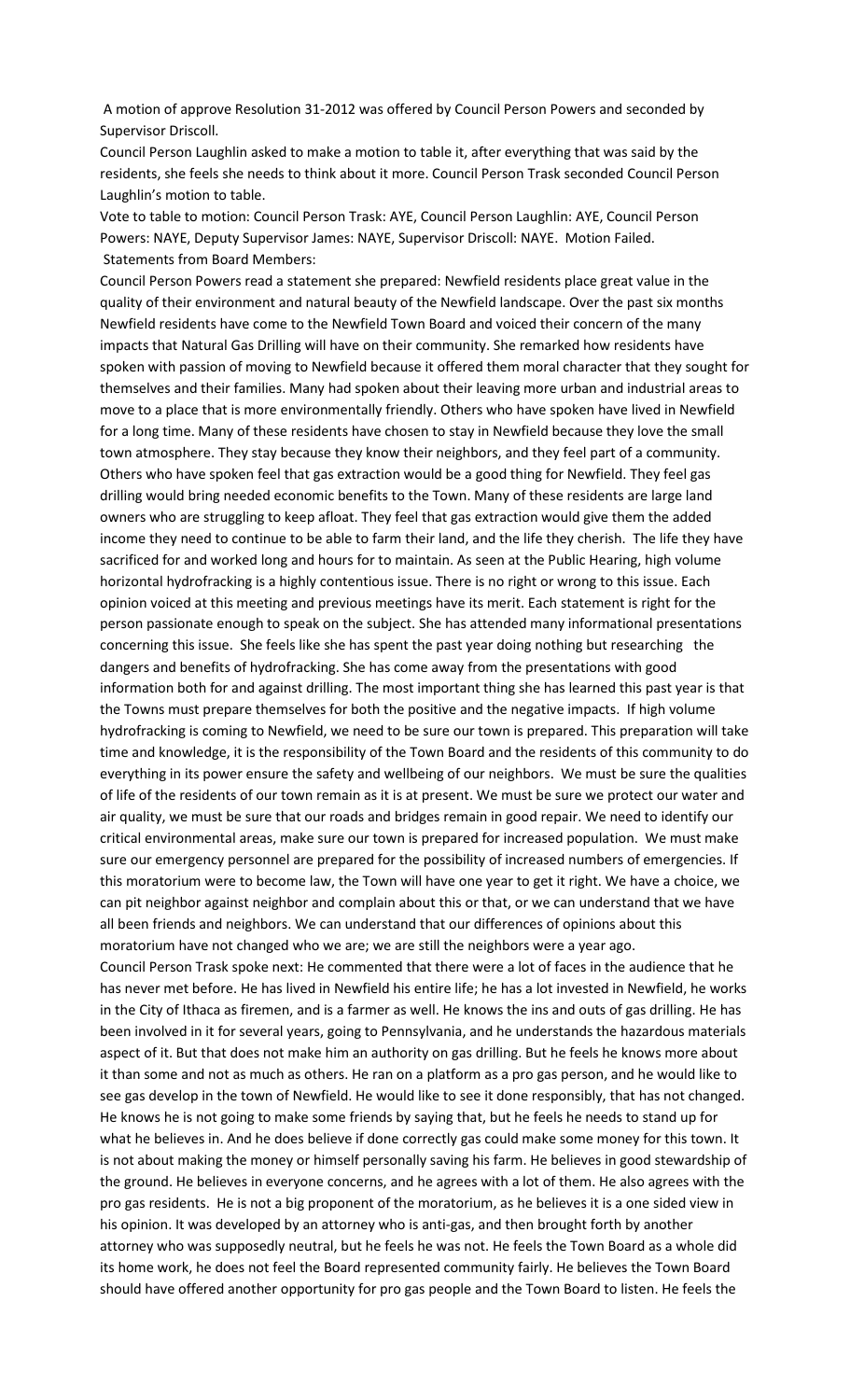Town should have done more, and reflected that at work sessions. He hopes the residents respect him for his opinion and moratorium vote. But that does not mean the Town Board will not be responsible and do the things that need to be done, that if and when gas drilling comes to Newfield, that is done responsibly, and the town is prepared for it. The Board will still go ahead and work on road and water preservation, noise ordinances, and all the other things that gas drilling brings to a town.

Council Person Laughlin added: She told that she works at the School district, she has lived in Newfield her whole life, grew up on a dairy farm. She stated she is pro gas, and would like to see it come. Like Council Person Trask she cares about the land and she cares about Newfield. She also wants to see it done responsibly. She has been going to Pennsylvania and checking things out and talking to people concerning gas drilling. After listening to the speakers, she understands the emotions, and that is why she does not want to vote on the issue this evening. She is concerned about the roads, and that they are taken care of. She referred to the roads in Pennsylvania that have been taken care of after the industry has been there, and the pipelines put in, she said it looked like NYSEG going over the hill. She did not think it was that bad.

Supervisor Driscoll: He mentioned that the context of the moratorium that the Town Board adopted with regard to windmills. He views a moratorium to be a tool and a mechanism and not a judgment. It is a method and an opportunity for the Town Board to use the time to do work that they would not otherwise successfully. The reason for the moratorium with respect to gas drilling is that if there are permits that are let before the Town adopts its own ordinances, the Town could be challenged on the ordinances that are adopted. A moratorium allows the Town to work within the safety of the adopted laws. The Board has specific things they need to accomplish, the adoption of a Comprehensive Plan, Industrial Noise Ordinance, Aquifer Protection and Road Preservation in Critical Environmental areas. The Moratorium is a very specific tool with very specific homework. He feels the Moratorium is a good idea.

Council Person James: Appreciates the heartfelt comments that were made, and feels that a highly charged, not only for herself, but for everyone else that is here. Not only will hydrofracking have an economic impact on Newfield, possibly good, possibly bad. But it will also affect the quality of life our community. As an elected official she feels it is her job to represent everyone in the community. She believes it is important to protect the safety and welfare of all to the best she can. She believes that some measure of planning is required to achieve these goals. With hydrofracking stakes so high, it is important to take time to plan. To put in place measures that will protect the town's assets and the quality of life. Perhaps the town is looking at financial gain, but we are also looking at potential chemical exposure, water pollution and loss of property value. She feels it is critical put in place regulations to minimize these hardships. She believes the Town needs to look at road use restoration, excessive noise, protection of our watersheds. She believes that as an elected Town Officials to give them time to put in place sound regulations concerning these matters.

She then asked for a vote all those in favor of a Moratorium to Prohibit Exploration of Natural Gas and Petroleum Exploration as stated in the resolution for a period of one year and then for those opposed. Vote: Council Person James, AYE, Council Person Powers, AYE, Person, and Supervisor Driscoll: AYE. Council Person Trask: NAYE, Council Person Laughlin: NAYE Resolution passed.

Supervisor Driscoll then read Resolution 32-2012:

## **Resolution 32-20212**

WHEREAS Highway Superintendent Berggren wishes to purchase of a replacement Wood Chipper, and

WHEREAS the existing Wood Chipper is 25 years old and in a state of serious disrepair, and

WHEREAS the Town of Ithaca has for sale a used Wood Chipper in the amount of \$12,000, and

WHEREAS the existing equipment line is undercapitalized, and

WHEREAS Superintendent Berggren has identified two lines within the Highway Budget from which funds may be transferred to cover the cost of the Wood Chipper,